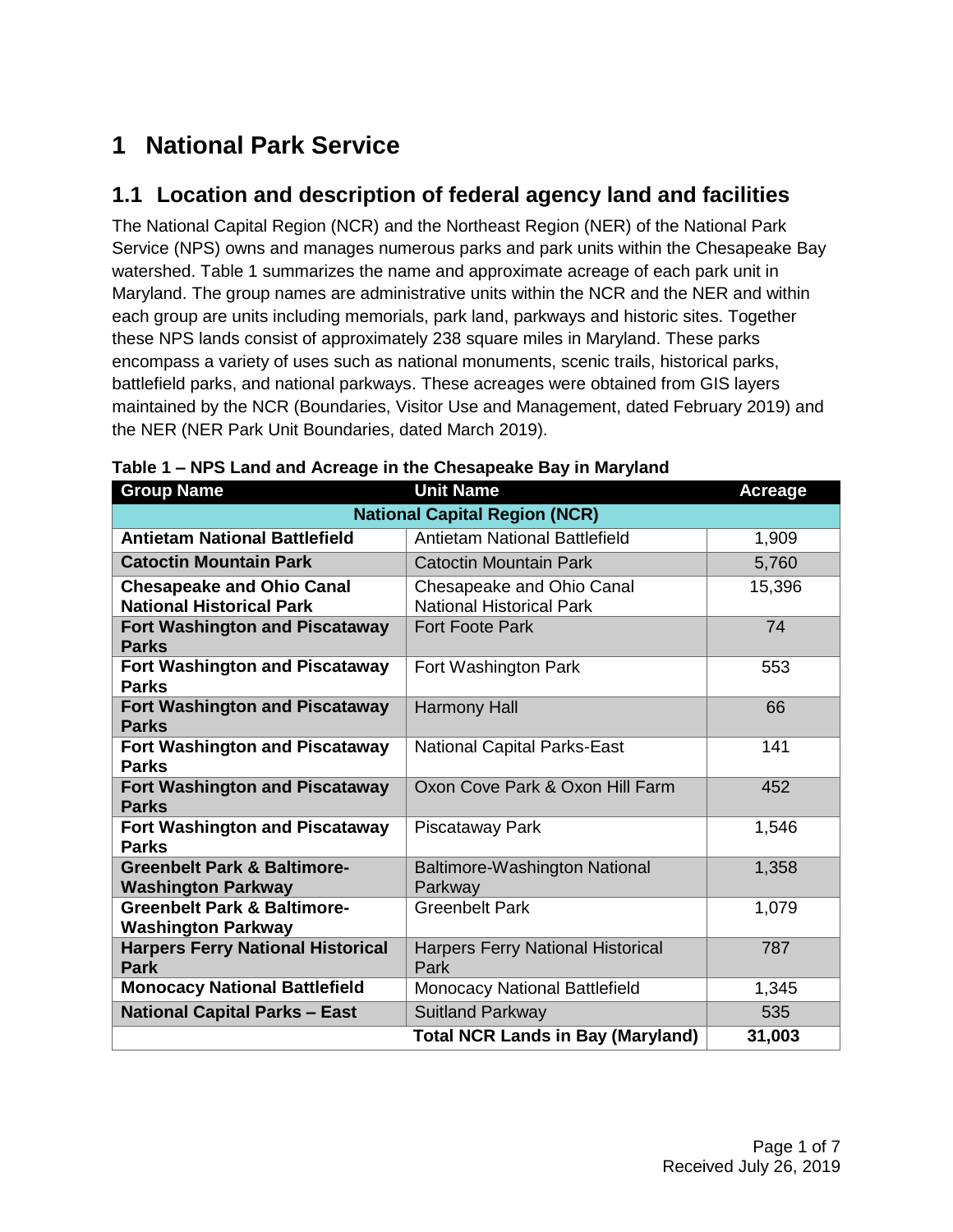| <b>Group Name</b>                                                             | <b>Unit Name</b>                                                      | Acreage |
|-------------------------------------------------------------------------------|-----------------------------------------------------------------------|---------|
|                                                                               | <b>Northeast Region (NER)</b>                                         |         |
| <b>Assateague Island National</b><br><b>Seashore</b>                          | Appalachian National Scenic Trail                                     | 78,732  |
| <b>Captain John Smith National</b><br><b>Historic Trail</b>                   | <b>Appomattox Court House National</b><br><b>Historical Park</b>      | 418     |
| <b>Fort McHenry National Monument</b><br>and Historic Shrine                  | Captain John Smith National Historic<br>Trail                         | 78      |
| <b>Hampton National Historic Site</b>                                         | <b>Cedar Creek and Belle Grove</b><br><b>National Historical Park</b> | 104     |
| <b>Harriet Tubman Underground</b><br><b>Railroad National Historical Park</b> | <b>Colonial National Historical Park</b>                              | 41,715  |
| <b>Thomas Stone National Historic</b><br><b>Site</b>                          | <b>Fort Monroe National Monument</b>                                  | 537     |
| <b>Captain John Smith National</b><br><b>Historic Trail</b>                   | <b>Appomattox Court House National</b><br><b>Historical Park</b>      | 418     |
|                                                                               | <b>Total NER Lands in Bay (Maryland)</b>                              | 121,584 |
|                                                                               | <b>Total NPS Lands in Bay (Maryland)</b>                              | 152,587 |

Assateague Island National Seashore, Harriet Tubman Underground Railroad National Historic Park and the Chesapeake and Ohio Canal National Historical Park account for 89% of the NPS lands in Maryland.

## **1.2 Description and estimate of anticipated pollutant load and growth**

NPS does not anticipate significant development on its properties through 2025. NPS used the Chesapeake Assessment Scenario Tool (CAST) to evaluate pollutant loads from its lands. NPS plans to review the land area assigned to NPS in CAST and to submit corrections, as needed. Table 2 summarizes estimates of anticipated nitrogen, phosphorus and sediment loads from CAST without existing BMPs included.

| <b>Source</b>                              | Nitrogen (Ib/year) | Phosphorus (lb/year) | Sediment (Ib/year) |
|--------------------------------------------|--------------------|----------------------|--------------------|
| Developed: MS4                             | 6,436              | 483                  | 455,736            |
| <b>Developed: Non-</b><br><b>Regulated</b> | 24,196             | 1,877                | 1,372,853          |
| <b>Natural</b>                             | 87,771             | 16,431               | 64,322,208         |
| Total                                      | 118,404            | 18,791               | 66,150,797         |

**Table 2 – NPS Pollutant Load Summary\***

*\* 2018 Progress, Edge of Tide CAST scenario* 

Please note that ~75% of the NPS pollutant loads are generated from natural sources. Considering NPS's ability to implement stormwater management in its natural areas is limited, NPS will focus on implementing reasonable pollutant reductions from its developed areas. NPS welcomes the opportunity to discuss pollutant reduction targets with a focus on continuing to conserve natural areas, which is not easily reflected in CAST.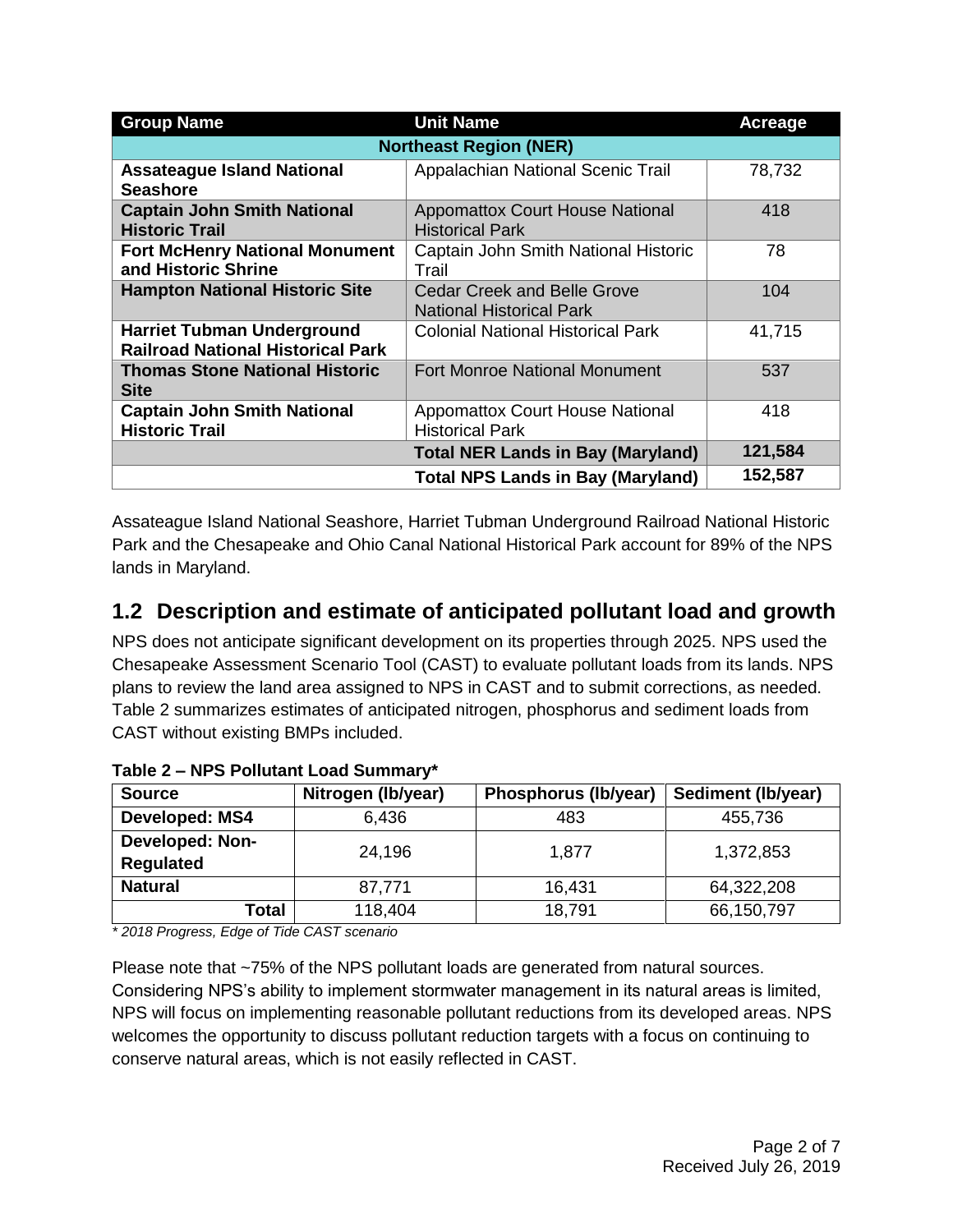# **1.3 Verified records of existing BMPs**

NPS is in the process of verifying its existing BMPs. Park superintendents were requested to verify information gathered in 2015 for existing BMPs and provide information on new projects. Currently, NPS staff have identified the existing BMPs summarized in Table 3. These BMPs have been included in a CAST existing BMP pollutant scenario. NPS will continue to gather information on these BMPs and other existing BMPs from park staff.

| <b>BMP Type</b>            | <b>Amount</b> | <b>Location</b>                               |
|----------------------------|---------------|-----------------------------------------------|
| Alternative Crops*         | 10 acres      | <b>Antietam National Battlefield Park</b>     |
| Bioswales**                | To be         | <b>Antietam National Battlefield Park</b>     |
|                            | determined    |                                               |
| <b>Forest Planting</b>     | 45 acres      | <b>Antietam National Battlefield Park</b>     |
| Septic Conversion and      | To be         | <b>Antietam National Battlefield Park</b>     |
| Septic Pumping*            | determined    |                                               |
| Bioretention**             | To be         | <b>Catoctin Mountain Park</b>                 |
|                            | determined    |                                               |
| <b>Impervious Surface</b>  | 0.5 acres     | <b>Catoctin Mountain Park</b>                 |
| Reduction                  |               |                                               |
| <b>Pervious Pavement</b>   | 0.5 acres     | <b>Catoctin Mountain Park</b>                 |
| <b>Forest Planting</b>     | 6.5 acres     | <b>Catoctin Mountain Park</b>                 |
| Cover Crops*               | 357 acres     | Chesapeake and Ohio Canal National Historical |
|                            |               | Park                                          |
| <b>Forest Buffer</b>       | 3.5 acres     | Monocacy National Battlefield Park            |
| <b>Dry Detention Ponds</b> | 1 acre        | Monocacy National Battlefield Park            |
| and Hydrodynamic           |               |                                               |
| <b>Structures</b>          |               |                                               |
| Cover Crops, Barnyard      | 750 acres     | Monocacy National Battlefield Park            |
| Runoff Control,            |               |                                               |
| Agricultural Program*      |               |                                               |
| <b>Permeable Pavement</b>  | 0.5 acres     | Monocacy National Battlefield Park            |
| <b>Bioretention</b>        | 0.07 acres    | Hampton National Historic Site                |
| <b>Bioswale</b>            | $0.12$ acres  | Hampton National Historic Site                |
| Cover Crops*               | $1.16$ acres  | <b>Hampton National Historic Site</b>         |
| Grass Buffer*              | 10.51 acres   | Hampton National Historic Site                |
| <b>Forest Planting</b>     | 1.01 acres    | <b>Hampton National Historic Site</b>         |

**Table 3 – NPS Existing BMPs**

*\* NPS was not assigned any agricultural or septic loads in CAST, so agricultural and septic BMPs do not currently receive pollutant reduction in the model. A methodology for NPS to document credit for these practices will be developed in the future.*

*\*\* Will be included in CAST after acreages are determined.*

Table 4 summarizes estimates of anticipated nitrogen, phosphorus and sediment loads from CAST with existing BMPs included.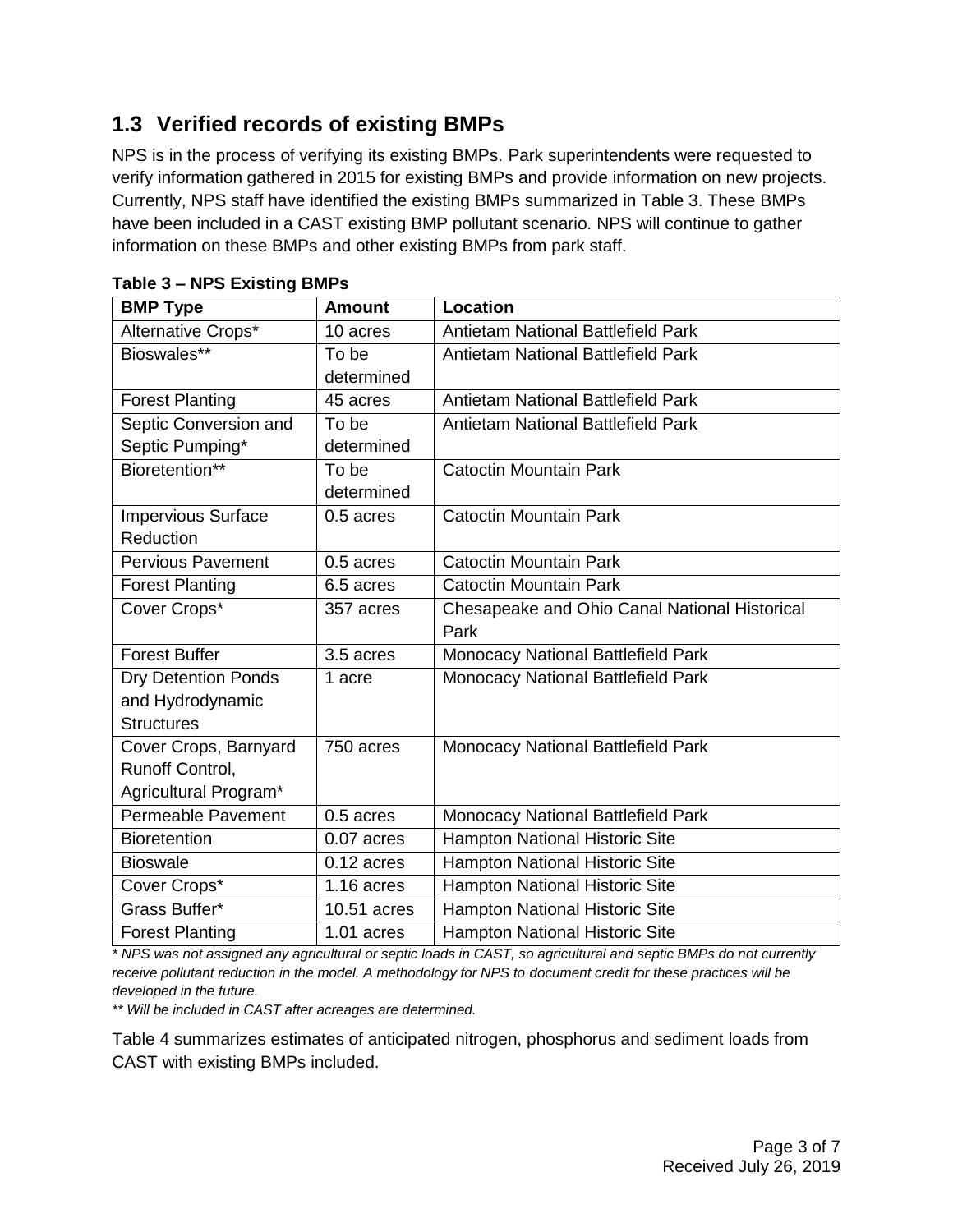| <b>Source</b>          | Nitrogen (Ib/year) | Phosphorus (lb/year) | Sediment (lb/year) |
|------------------------|--------------------|----------------------|--------------------|
| Developed: MS4         | 6,433              | 482                  | 455,461            |
| <b>Developed: Non-</b> | 23,754             | 1,836                | 1,353,174          |
| <b>Regulated</b>       |                    |                      |                    |
| <b>Natural</b>         | 87,259             | 16,107               | 63,570,265         |
| Total                  | 117,445            | 18,426               | 65,378,899         |

**Table 4 – NPS Pollutant Load Summary with Existing BMPs\*** 

*\* 2025 Base Year, Edge of Tide CAST Scenario, with 2018 Progress BMPs*

### **1.4 Inventory of NPDES permits**

A search of the Maryland Department of the Environment Wastewater Permits Interactive Search Portal located one permit summarized in Table 5.

**Table 5 – NPS NPDES Permits**

| <b>Permit</b> | <b>Permit Type</b> | <b>Facility</b>                                 |
|---------------|--------------------|-------------------------------------------------|
| <b>Number</b> |                    |                                                 |
| MDR002128     | General            | Greenbelt Park and Baltimore Washington Parkway |

MDE has also included the following NPS facilities on its list of federal facilities requiring an MS4 permit:

- Clara Barton Parkway George Washington Memorial Parkway
- Suitland Parkway National Capital Parks East
- Baltimore-Washington Parkway National Capital Parks East

# **1.5 Planning Targets and Local Planning Goals**

Maryland provided planning targets to Federal Facilities in November 2015. Maryland computed the targets based on stormwater treatment of 20% of untreated impervious area. The NPS local area planning goals were 3,931 lb/year of nitrogen and 421 lb/year of phosphorus.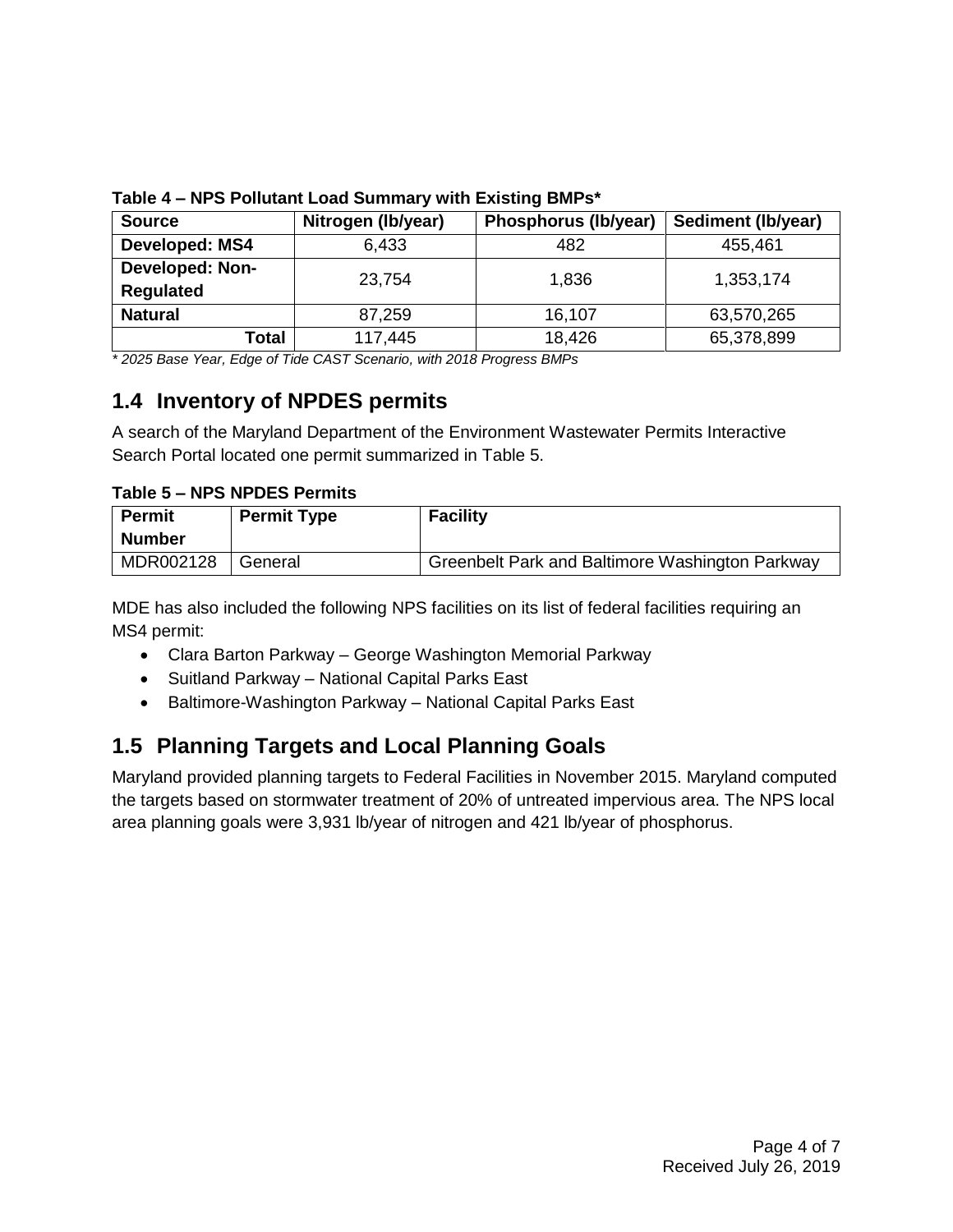## **1.6 Strategies to Meet Pollutant Reduction Targets**

#### **1.6.1 Planned pollutant reduction targets**

Table 6 provides the 2018 progress loads and Maryland local planning area targets with the resulting planned pollutant target.

|                                                   | <b>Nitrogen</b><br>(Ib/year) | <b>Phosphorus</b><br>(Ib/year) |
|---------------------------------------------------|------------------------------|--------------------------------|
| <b>Pollutant Load: 2018 Progress from CAST</b>    | 118,404                      | 18,791                         |
| <b>Total Reduction Goal from Maryland WIP III</b> | 3,931                        | 421                            |
| <b>Target Pollutant Load</b>                      | 114,473                      | 18,370                         |
| <b>Pollutant Load with Existing BMPs*</b>         | 117,445                      | 18,426                         |
| <b>Pollutant Reduction Gap</b>                    | 2,972                        | 56                             |

**Table 6 – NPS Planned Pollutant Target and Gap (Edge of Tide)**

*\* See Table 4*

#### **1.6.2 BMP implementation scenarios**

To reduce nutrients to the planning goal, NPS is proposing to implement additional stormwater projects through 2025. NPS is currently evaluating specific stormwater project opportunities and hopes to partner with Maryland on project opportunities in the future. For planning purposes, NPS is proposing to implement a variety of stormwater projects on park properties. NPS must consider constraints in implementation of structural BMPs on properties such as battlefield and historical parks, which are maintained to reflect the important historical conditions of the sites.

Table 7 provides a summary of potential BMPs and treatment area.

| <b>BMP Type</b>                 | <b>Load Source</b>          | <b>Amount</b> | <b>Unit</b> |
|---------------------------------|-----------------------------|---------------|-------------|
| Permeable Pavement              | <b>Impervious Developed</b> | 3             | acres       |
| Dry Ponds and Hydrodynamic      | Developed                   | 5             | acres       |
| <b>Structures</b>               |                             |               |             |
| <b>Bioretention</b>             | Developed                   | 5             | acres       |
| <b>Bioswale</b>                 | Developed                   | 5             | acres       |
| <b>Infiltration Practices</b>   | Developed                   | 4             | acres       |
| <b>Filtering Practices</b>      | Developed                   | 4             | acres       |
| <b>Nutrient Management Plan</b> | Turfgrass in                | 200           | acres       |
|                                 | Developed                   |               |             |
| <b>Conservation Landscaping</b> | Turfgrass in                | 75            | acres       |
| <b>Practices</b>                | Developed                   |               |             |
| <b>Forest Planting</b>          | Turfgrass in                | 10            | acres       |
|                                 | Developed                   |               |             |
| <b>Buffer - Upland</b>          | Turfgrass in                | 15            |             |
|                                 | Developed                   |               | acres       |

**Table 7 – Potential BMP Types and Treatment Areas**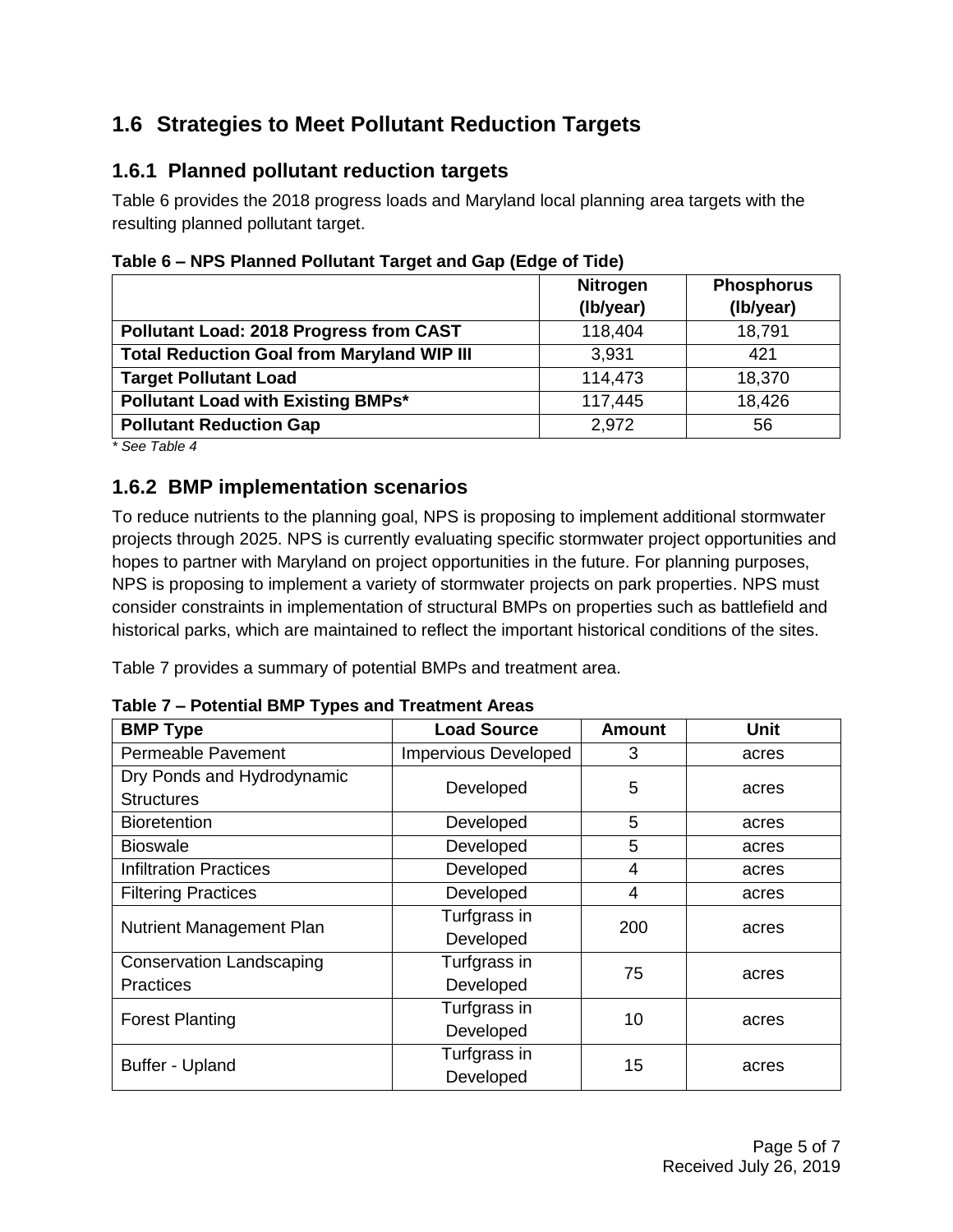| <b>BMP Type</b>            | <b>Load Source</b>         | <b>Amount</b> | Unit  |
|----------------------------|----------------------------|---------------|-------|
| Wet Ponds and Wetlands     | Non-regulated              | 20            | acres |
|                            | Pervious Developed         |               |       |
| Urban Shoreline Management | Shoreline                  | 2,500         | feet  |
| Non-Urban Shoreline        | Shoreline                  | 3,000         | feet  |
| Management                 |                            |               |       |
| <b>Stream Restoration</b>  | <b>Stream Bed and Bank</b> | 5,000         | feet  |

CAST was used to evaluate pollutant loads with existing and potential BMPs. See Table 8 for a summary of potential pollutant reductions.

**Table 8 – NPS Pollutant Reductions Summary (2025 Base Year, Edge of Tide)\***

|                                                 | <b>Nitrogen</b><br>(Ib/year) | <b>Phosphorus</b><br>(Ib/year) |
|-------------------------------------------------|------------------------------|--------------------------------|
| <b>Target Pollutant Load</b>                    | 114,473                      | 18,370                         |
| Pollutant Load with Existing BMPs               | 117,445                      | 18,426                         |
| Pollutant Load with Existing and Potential BMPs | 116,302                      | 18,053                         |
| Gap to Target Pollutant Load                    | 1,829                        | $-317$                         |

*\*CAST Scenarios include 2018 Progress BMPs* 

NPS will continue to evaluate potential project opportunities to meet the Chesapeake Bay pollutant reduction goals and to close the phosphorus reduction gap. Detailed calculations of pollutant reductions for future projects will use the Chesapeake Bay Expert Panel stormwater treatment/runoff reduction curves and stream restoration protocols.

Facilities that are currently in design or construction included as part of the potential BMPs summarized in Table 7 include the following:

- Antietam National Battlefield Park: 19 acres of warm season grasses at Parks Farm
- Catoctin Mountain Park: 32.3 acres of forest buffer and 0.5 acres of permeable pavement
- George Washington Memorial Parkway & Chesapeake and Ohio Canal National Historic Park: Parkland Restoration Plan downstream of the Intelligence Community Campus-Bethesda (ICC-B) that includes 2,270 feet of stream stabilization/restoration
- Fort Washington: 1,000 feet of stream restoration and 1,000 feet of bioswale
- Monocacy National Battlefield Park: 2,640 feet of shrub and grass buffer at Thomas Farm

The NPS is currently evaluating site modifications or projects that could present opportunities for potential stormwater BMPs or land use changes that include the following:

- Antietam National Battlefield Park: Visitor Access and Circulation Plan
- Chesapeake and Ohio Canal National Historic Park: annual cover crops
- National Capital Parks East and George Washington Memorial Parkway: Planning for stormwater treatment to meet MS4 permit requirements for Clara Barton Parkway, Suitland Parkway and Baltimore Washington parkway